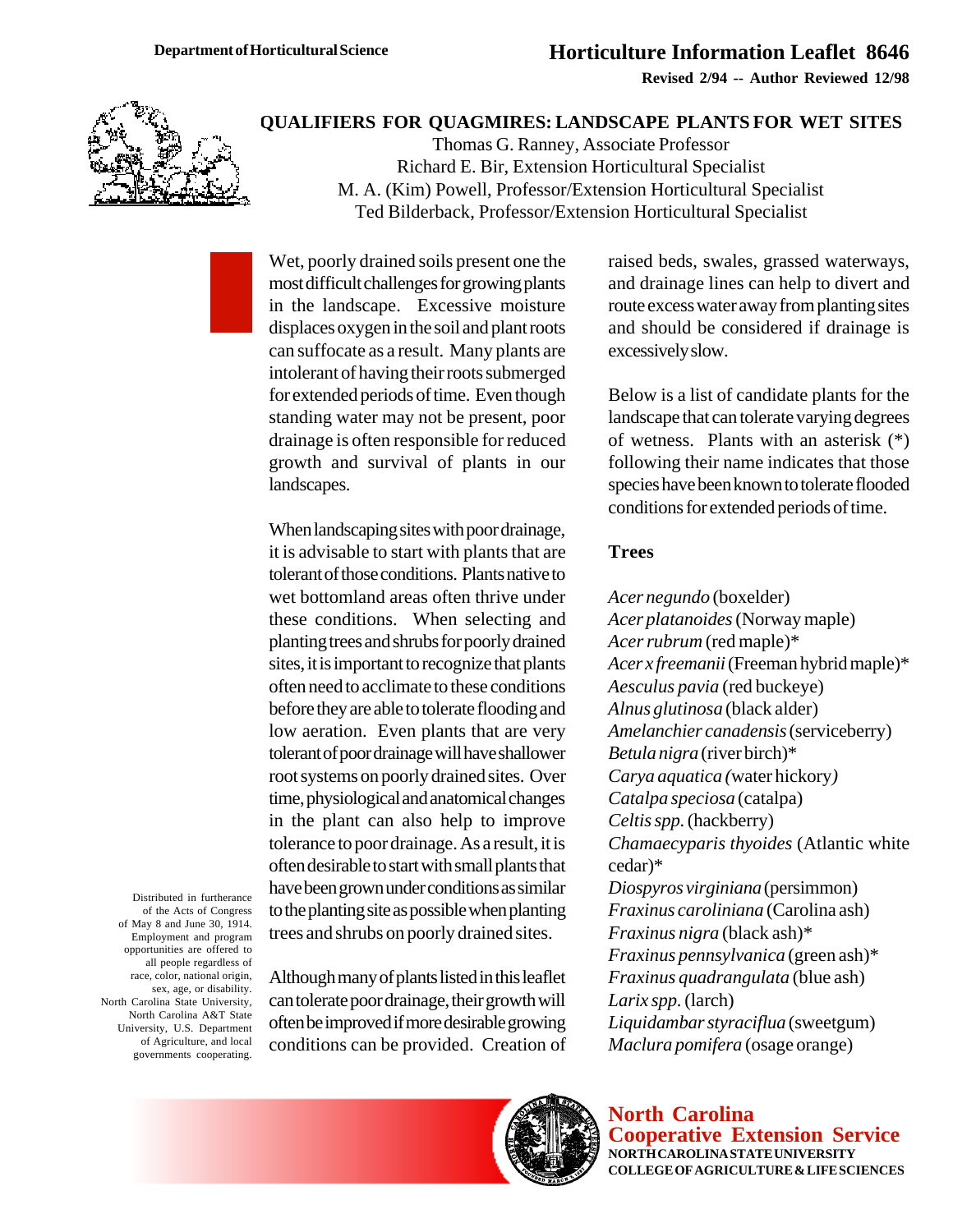## **Trees** (continued)

*Magnolia grandiflora* (southern magnolia) *Magnolia virginiana* (sweetbay magnolia)\* *Nyssa aquatica* (water tupelo)\* *Nyssa sylvatica (*black gum*) Nyssa sylvatica* var. *biflora* (Swamp Tupelo)\* *Nyssa ogeche (*ogeechee tupelo) *Pterocarya spp. (*wingnut*) Picea glauca* (white spruce) *Pinckneya bracteata* (fevertree) *Pinus taeda* (loblolly pine) *Platanus spp* (planetree)\* *Pseudolarix kaempferi (*golden larch*) Pyrus spp.* (pear)\* *Quercus bicolor* (swamp white oak) *Quercus laurifolia (*laurel oak*) Quercus lyrata* (overcup oak) *Quercus nigra* (water oak) *Quercus nuttallii* (nuttall oak)\* *Quercus palustris* (pin oak)\* *Quercus phellos* (willow oak) *Quercus virginiana* (live oak) *Salix spp. (*willow)\* *Taxodium spp.* (baldcypress)\* *Thuja occidentalis* (eastern arborvitae) *Thuja plicata* (giant arborvitae) *Ulmus alata (*winged elm) *Ulmus parvifolia (*lacebark elm*)*

## **Shrubs**

*Aronia arbutifolia* (red chokeberry) *Baccharis halimifolia (*groundsel tree) *Cephalanthus occidentalis* (button bush)\* *Clethra acuminata* (cinnamon clethra) *Clethra alnifolia* (summersweet) *Cornus alba* (tartarian Dogwood)\* *Cornus sericea* (red osier dogwood)\* *Cornus amomum* (silky dogwood)\* *Cyrilla racemiflora* (swamp cyrilla) *Dirca palustris* (leatherwood) *Euonymus americana* (American euonymus) *Fothergilla spp.* (fothergilla) *Hibiscus syriacus* (rose-of-sharon) *Ilex cassine* (dahoon holly) *Ilex glabra* (inkberry) *Ilex verticillata* (winterberry)\* *Ilex vomitoria* (yaupon holly)\*

*Illicium spp.* (anise-tree) *Itea spp.* (sweetspire) *Leucothoe fontanesiana* (leucothoe) *Lindera benzoin* (spicebush) *Myrica spp.* (bayberry/waxmyrtle) *Physocarpus opulifolius* (ninebark) *Rhamnus caroliniana* (Carolina buckthorn) *Rhododendron arborescens* (sweet azalea) *Rhododendron atlanticum* (coastal azalea) *Rhododendron vaseyi* (pinkshell azalea) *Rhododendron viscosum (*swamp azalea) *Rosa virginiana* (virginia rose) *Sambucus canadensis* (elderberry) *Spiraea tomentosa* (hardhack) *Vaccinium corymbosum* (highbush blueberry) *Viburnum alnifolium (*hobblebush) *Viburnum cassinoides* (witherod viburnum) *Viburnum opulus* (European cranberrybush viburnum)

# **Herbaceous Perennials and Shallow Water/Bog Plants**

*Acorus calamus* (sweet flag)\* *Astilbe spp.* (astilbe) *Butomus umbellatus* (flowering rush)\* *Calla palustris* (bog arum)\* *Caltha palustris* (marsh marigold)\* *Canna x generalis* (Water canna)\* *Carex spp.* (sedge) *Eleocharis acicularis* (spike rush)\* *Eupatorium dubium* (Joe Pye weed) *Equisetum hyemale* (horsetail)\* *Hibiscus moscheutos* (rose mallow) *Iris ensata* (Japanese water iris)\* *Iris laevigata* (water iris)\* *Iris pseudacorus* (yellow flag)\* *Iris siberica* (Siberian iris) *Iris vericolor* (blue flag)\* *Iris virginica* (southern blue flag)\* *Juncus spp.* (rush)\* *Leersia oryzoides* (rice cutgrass)\* *Lobelia cardinalis* (cardinal flower) *Lobelia siphilitica* (great lobelia) *Lysimachia clethroides* (gooseneck loosetrife) *Myosotis scoparius* (water forget-me-not) *Orontium aquaticum* (golden club)\* *Peltandra virginica* (hardy arum)\* *Pontederia cordata* (pickerel weed)\*